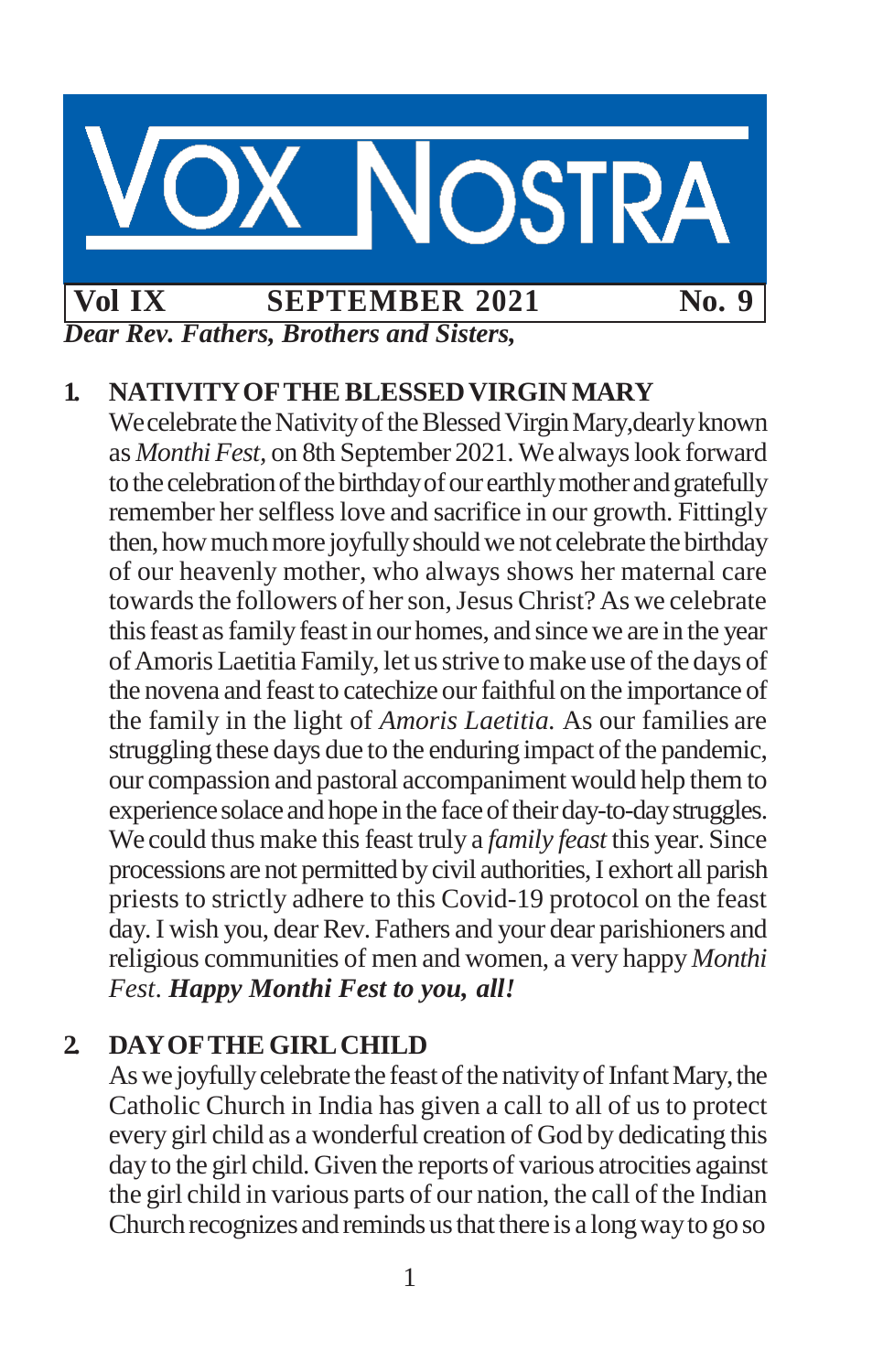that the people of all religions and regions accept gender-equality and honorthe rights of every girl child. Hence, I appeal to all of you to highlight the importance of the girl-child too on the feast of the Infant Mary in your homily with special prayers included in the prayers of the faithful.

**3. DEATH ANNIVERSARY OF BISHOP BASIL D'SOUZA 5 September 2021** marks the 25<sup>th</sup> death anniversary of Late Bishop Basil Salvadore D'Souza, former Bishop of undivided Mangalore Diocese. With grateful heart, let us remember him for his dedicated service asthe shepherd of Mangalore Diocese for 31 years. During histenure, he wasinstrumental in the all-round development of the diocese and also in the implementation of the renewal intended by Vatican II. I kindly request you to inform the faithful about this death anniversaryand pray for him during the mass on this day with an insertion of a prayer of the faithful for this intentionat allmasses.

#### **4. TEACHERS'DAY**

We celebrate the Teachers' Day on **September 05, 2021.**  Teaching, as we know, is a vocation – a call from God to form the students. On this day we remember, with gratitude, all those who moulded us. We salute the teachers who are engaged in forming the tender young minds and hearts entrusted to their care. Let us pray for the teachers who render dedicated and selfless service in our educational institutions. May the good Lord bless them, their families and their work.**HappyTeachers'Day!**

## *5.* **OUR LADYOFSORROWS -** *SALVI*

The devotion of conducting the *Salvi*, from 9 to 15 September, present in some of our parishes, needs to be fostered. This is an occasion to meditate on the seven sorrows of our Lady along with the mystery of the Cross. Let us set before our faithful, the seven sorrows of our lady as a model to keep faith and hope in the Lord in theface of unending hardships and struggles in the time of uncertainties in the present as well as future. Do encourage the faithful to participate in this devotion whereby they grow in their devotion to our Mother of Sorrows. May our Lady be an inspiration to all of us, priests and the religious, to findmeaning in our own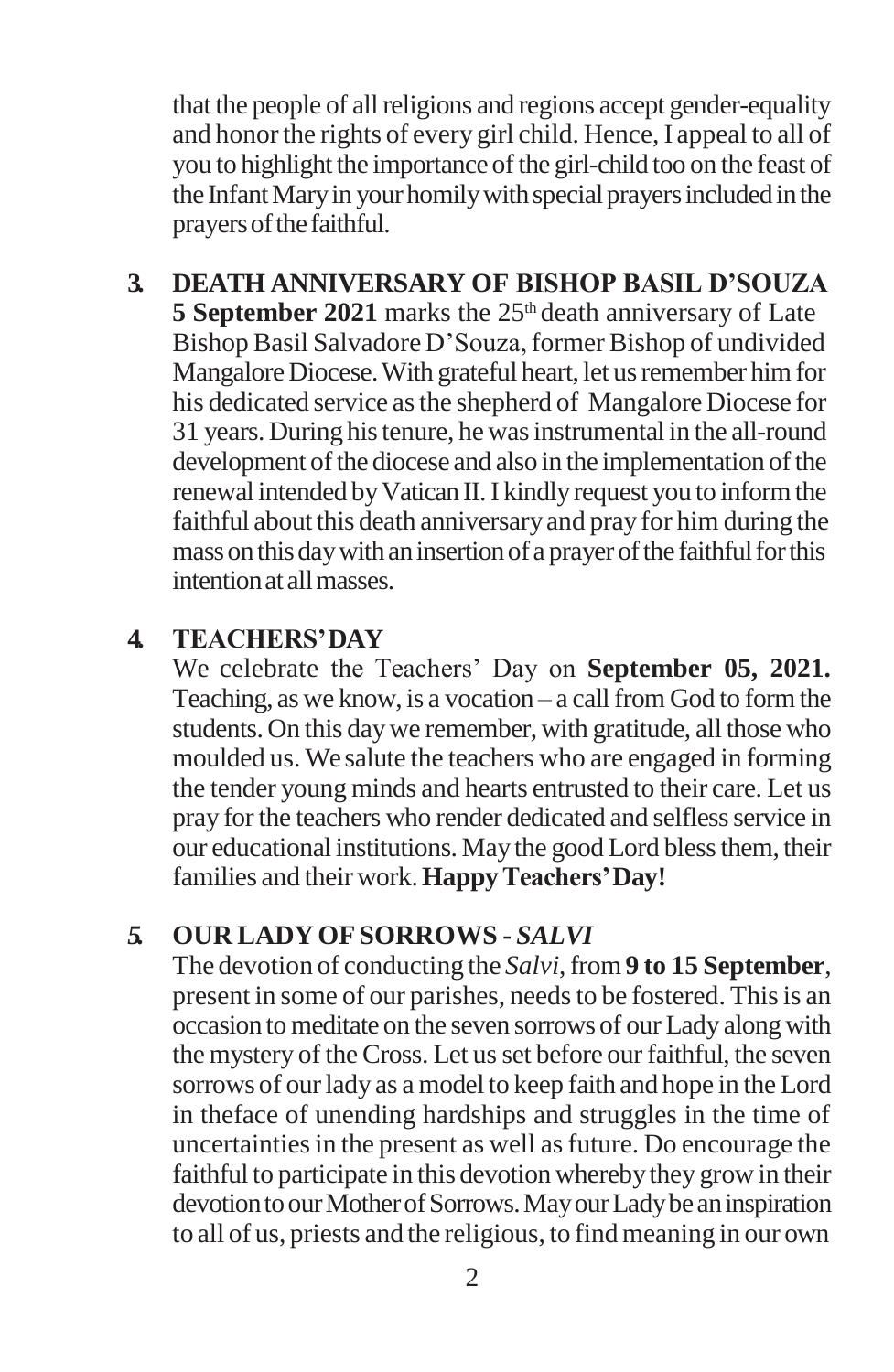life-struggles and also in the challenges we face during our ministry in parishes and institutions.

# **6. SEMINAR FORPRIESTS**

A seminar for priests on finance and accounting has been organized on **13 September 2021 from 9.30 am to 1.00 pm** at the Conference Hall, Bishop's House, Udupi. CA Sunil Gonsalves has kindly consented to be the resource person. I request all parish priests to attend this seminar that will help us understand our recent discussions and proposed changes on financial matters.

# **7. SEMINAR FORACCOUNTANTS**

A seminar by CA Sunil Gonsalves for the accountants of our parishes has been organized on **17 September 2021 from 10.00 am to 4.00 pm** at the Conference Hall, Bishop's House, Udupi. I request all parish priests to send the accountants of your parish to this seminar that will help them to update on the recent changes in the financiallaws and book-keeping.

# **8. PASTORALCONSULTATION 2021**

Assuggested at the meeting of the Council of Priests held on 17 August 2021, I convoke the pastoral consultation 2021 on **Wednesday, 29 September 2021, from 9.30 am to 4.00 pm** at MilagresTri-centenaryHall, Kallianpur.The consultation will be held only for a day and the focus will be the Pastoral problems/ issues besides the discussion on the MOP and the legal compliances in relation to parish-trusts. The annual general body meeting of the PWS will also be held during this consultation. I request the deans of all the five deaneries to convene the deanery priests' meetings, collect pastoral problems/issues and send them to me by the **10 September 2021**. The Agenda Committee will prioritize them and finalize the Agenda for the Pastoral Consultation 2021.

## **9. DIOCESANPASTORALCOUNCIL**

During the first meeting of the newly formed Diocesan Pastoral Council(2020-22)on20August2021,MrLeslieArouza,Thottam, Director, Family Commission, was elected the Secretary of the Diocesan Pastoral Council. In the same meeting, Mr Edward Larson D'Souza, Petri and Mrs Irene Pereira were elected as the diocesan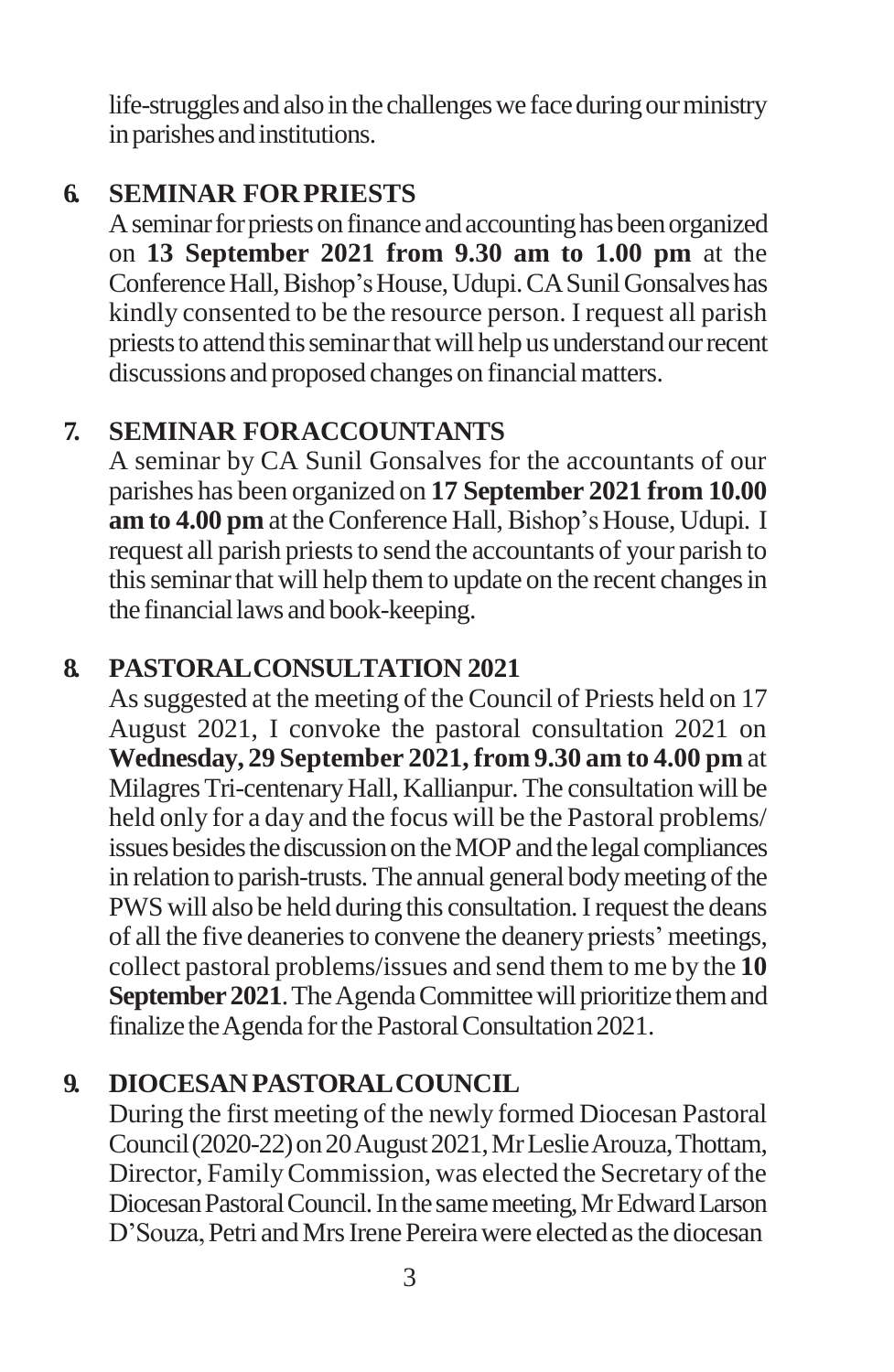representatives for Catholic Council of India,and Mr Ronald Saldanha, Mount Rosary, Mr Rosario D'Souza, Udupi, Mrs Pramila D'Sa, Piusnagar and Mrs Mary D'Souza, Udyavar were elected the diocesan representatives to the Catholic Council of Karnataka. We congratulate the new office-bearers and implore God's abundant blessings in their new responsibilities.

#### **10. GUIDELINES ON THE USE OF AUDIO-VISUALS IN CHURCHES**

For many years now, most of our parishes are using different audiovisual means for fostering active participation in the celebration of the liturgy and also for cate chesis. The means should never be a distraction in the liturgical celebrations. Since there were no clear guidelines for our diocese in thisregard, we are happy to issue necessary guidelines for the use of audio-visual means in our churches. Please finf them in pages 12-19. I request the parish priests to implement these guidelines with earnestness, conscientize the faithful and provide propertraining to those who operate these audio-visuals in your parishes.

#### **11. MAINTENANCE OF REGISTERS/ DOCUMENTS/FILES**

I had issued a circular letter in December 2013 on parish registers and documents, explaining the responsibilities of parish priests in maintaining the parish registers and files, and also had given a list of registers/records and files to be maintained in every parish. Yet, it was my experience during pastoral visits that sufficient attention has not been paid towards this responsibility. This will definitely help us respond quickly whenever there are enquires from the government departments/ authorities.

Yours sincerely in Christ,

 $+$  $\sqrt{\mathscr{C}^{bbo}}$ 

**+ Gerald Isaac Lobo**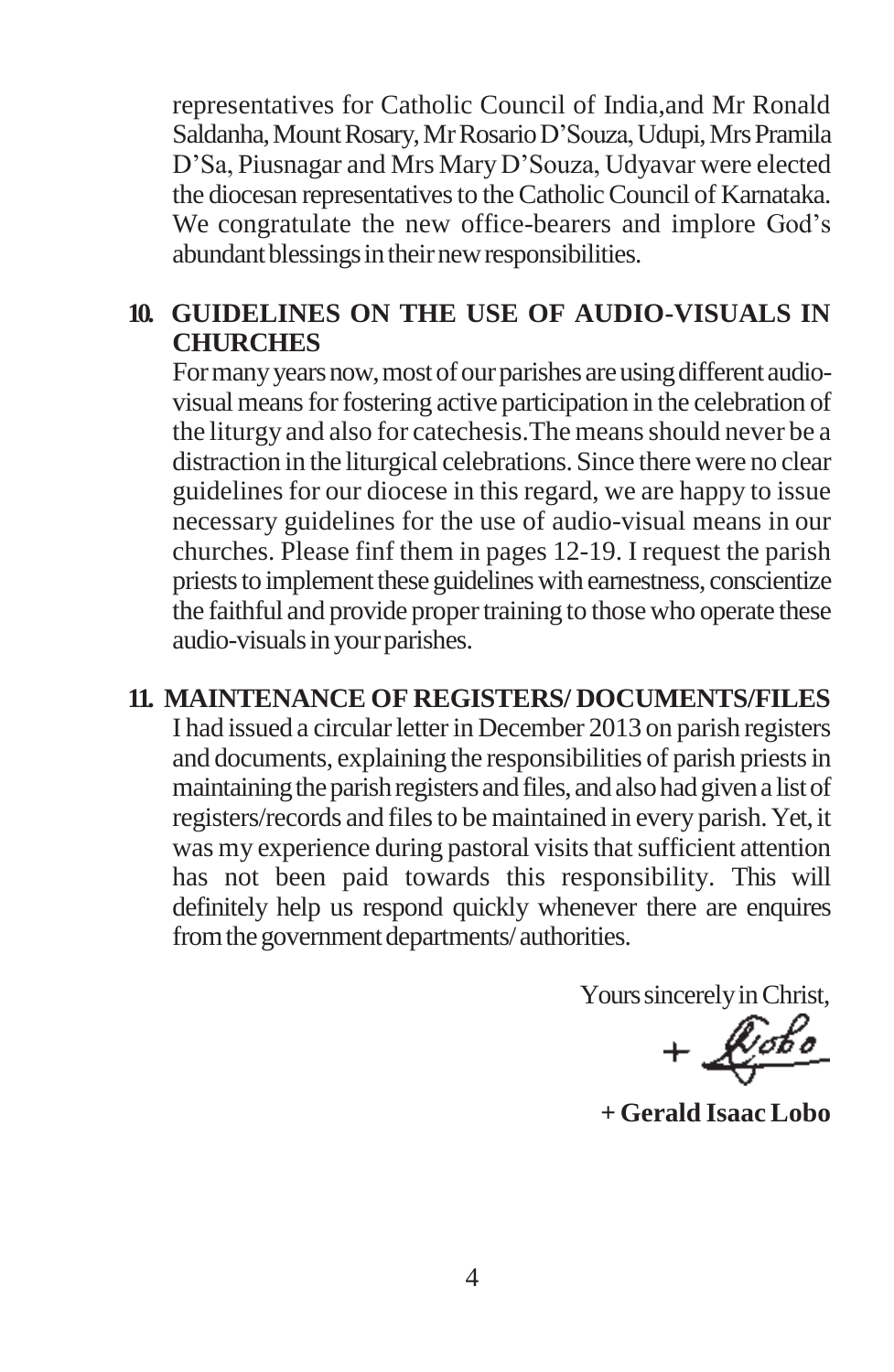#### **GUIDELINESFORTHE USE OFVISUALDISPLAY SYSTEMS IN LITURGICALCELEBRATIONS**

#### **Introduction**

Digital technology and other media are playing an increasing role in liturgy and community prayer. TheChurch has continually embraced emerging media in the service of its mission. Its use can enhance the ability of the assembly to more fully, consciously, and actively participate in the liturgy.

Many churches now have installed visual displaysystems.These, if used well, can encourage the participation of the assembly. But, if used without due care and consideration, they can be counter-productive. The danger of overuse of visual display systems oversome period can make the assembly not respond or participate unless prompted on a screen. It can leave the assembly's attention rarely focused on the liturgicalaction.

Little guidance for the use of new technology has been given thus far, and liturgical norms do not specifically address many of the questions that have begun to emerge. The Vatican II considered it as an inherent right of the Church to have at its disposal and to employ media insofar as they are necessary or useful for the instruction of Christians and all its efforts for the welfare of souls. It also spoke about the duty of Pastors to instruct and guide the faithful so that they, with the help of the media, may further the salvation and perfection of themselves and of the entire human family (Inter Mirifica, #3). Inspired by these teachings of the Church, we must carefully discern the opportunities available and, more importantly, the needs of the Church in the light of liturgical guidelines or norms for the digital age. It is in this spirit we have developed and issued these guidelines.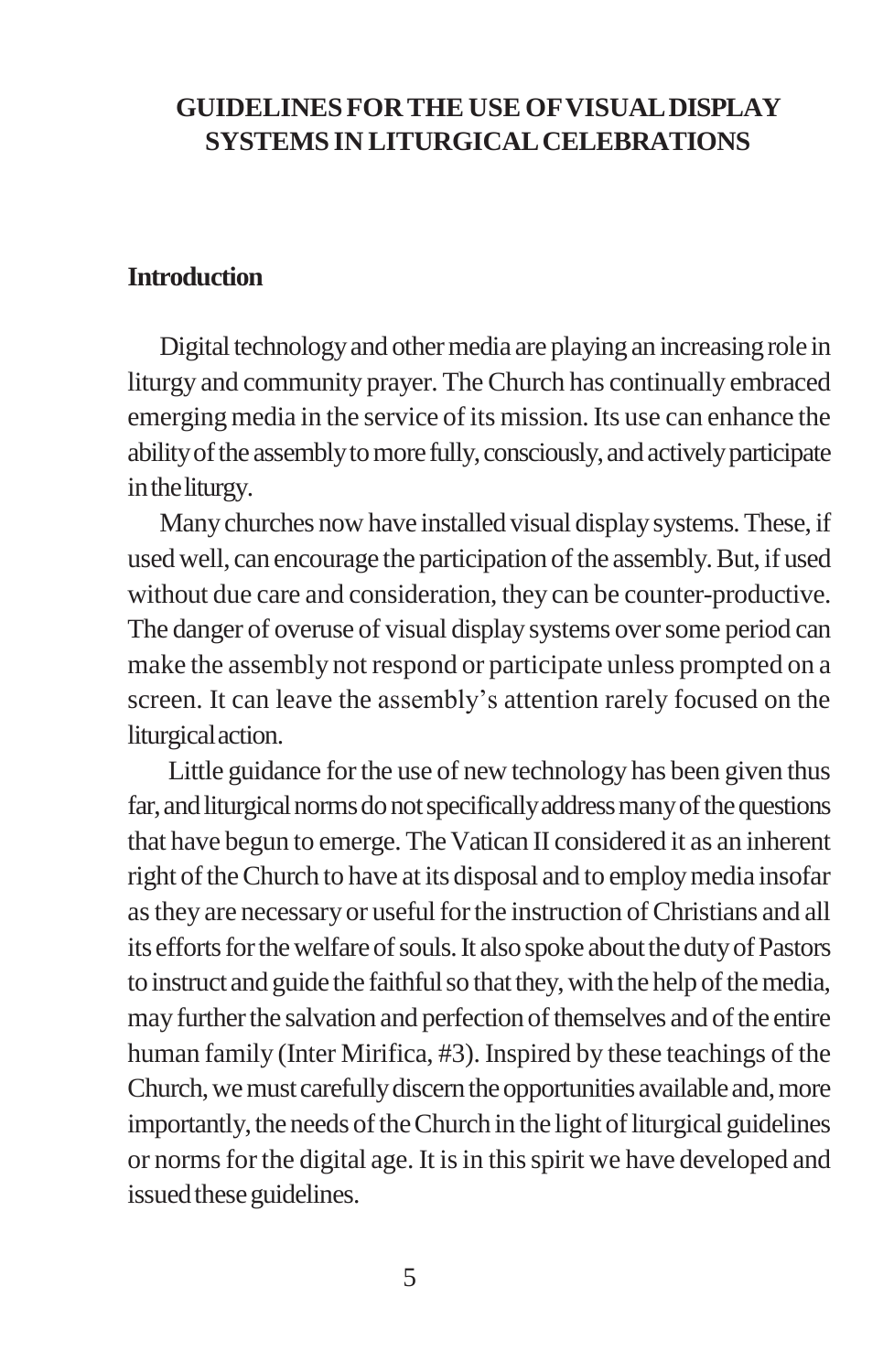## **I. TechnicalAspects: Screens, Position and Projections**

# **1. Screens and Their Locations**

- a. Screensshould be easily visible to the congregation but discreet enough so as not to dominate the liturgical space. They should not blockthe viewofthe altar, ambo, presider's chair, ormain crucifix inthe sanctuary.
- b. Screens and wall projections should be large enough for easy reading. Installation of TV/display monitors should be done professionally and aesthetically.The monitors/display should not diminish the sense of liturgical environment.

# **2. Presentation andProjection**

- a. Projection on to a blank wall is permissible. However, projection on to thewall directlyoverthemain altarshould be avoided asfar as possible.
- b. Background graphics should be avoided since they may make the text more difficult to read and usually become a distraction.
- c. Fonts should be simple and easy to read. The text should be large and clear enough to be read easily from all parts of the worship space. Large text blocks, such as the Nicene Creed are to be formatted according to proper sense lines in accord with the Roman Missal to ensure easier reading from line to line and screen to screen.
- d. Script, fancy, or ornamented fontsshould be avoided. The use of a consistent theme throughout should be implemented. The use of one background colour, one text colour and size, discreet ornamentation, and the consistent position and placement of text throughout a presentation minimizes distractions and eye fatigue.
- g. Transitions between slides/screens should be simple, quick, and as transparent as possible. Distracting motions, such as bouncing balls, moving cursors, animated pictures, and flashing texts should also be avoided. Otherwise, theywill cause the congregation to focus on the screen rather than on the liturgical actions.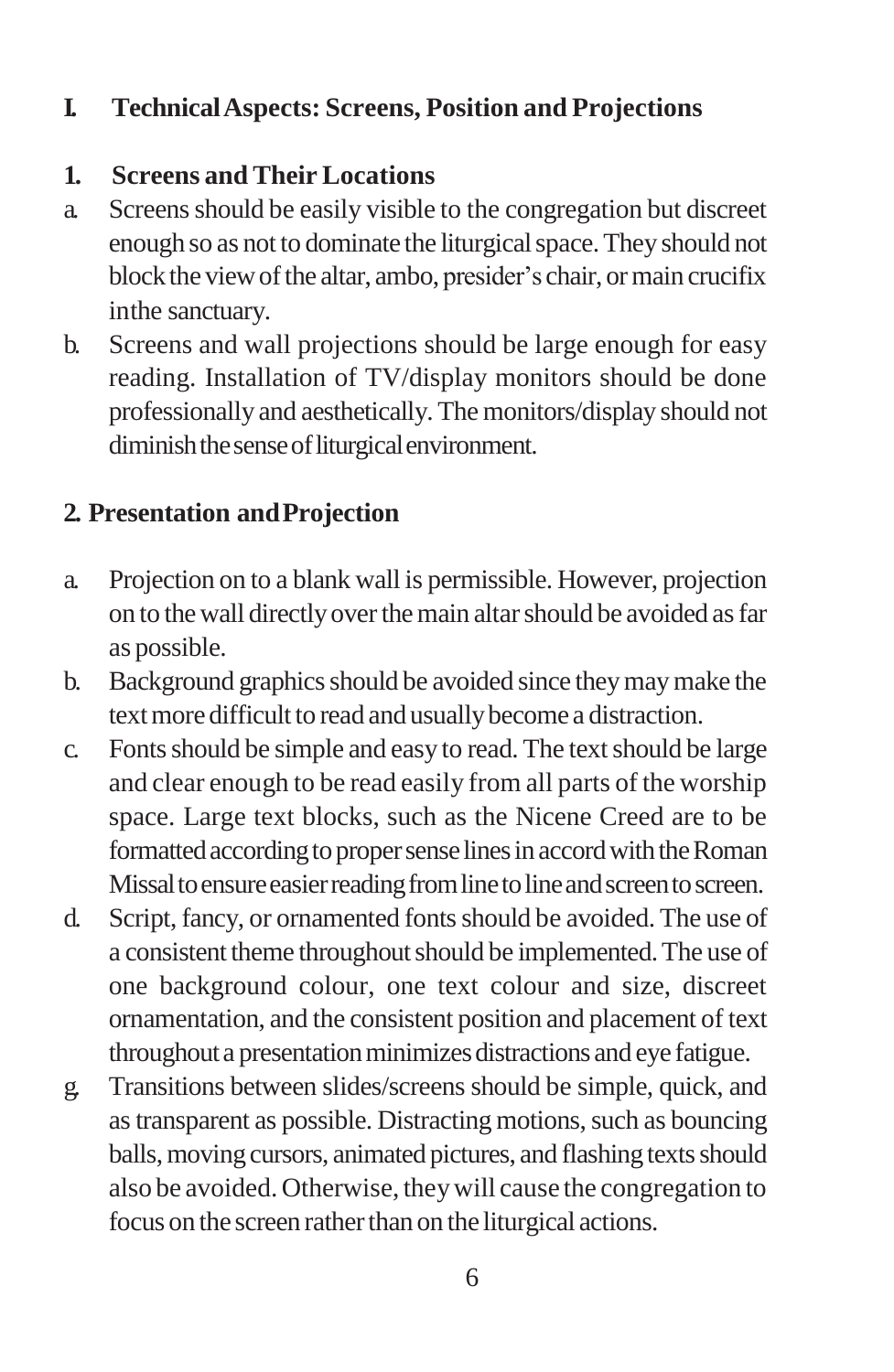i. When deciding what should be included in a presentation/projection for use at a liturgical celebration, the Parish Priest should be consulted and his guidance sought.

# **II. Operating Visual Display Systems**

- a. Presentations prepared for liturgical celebrations should always be clear, simple, professional, and consistent in their design.
- b. The slide size should be correctly selected to suit the proportions of the visual display screens; otherwise, the presentation will appear distorted whendisplayed.
- c. Those who prepare presentations for liturgical celebrations need to have an understanding of the liturgy, the order of the ritual elements within a celebration, and of the potential for a presentation to affect the full, conscious and active participation of those who take part.
- d. A few parishioners should be prepared adequately for operating the computer during liturgical celebrations. In particular, they should possessthe following skills:(a)An understanding of the Order of Mass (i.e. what happens and when); (b) The ability to manage the visual display system as required (e.g. muting displays when adjustments need to be made); (c) The ability to operate the system accurately and efficiently, minimizing any distractions; (d) Basic computer troubleshooting.
- e. Computer/display operators are also part of the liturgical assembly and should actively participate in the celebration.
- f. The computer and display screen setup should take place in plenty of time before the celebration begins. Besides respecting the right of those who come early to pray before the liturgy begins, it will allowtime to attend calmly to anyunexpected technical issuesthat mayarise.
- g. Operating a presentation during the liturgy should be efficient and discreet. Timing is crucial. Slides must be displayed so that the assemblycansingandrespondconfidentlywhentheyaresupposed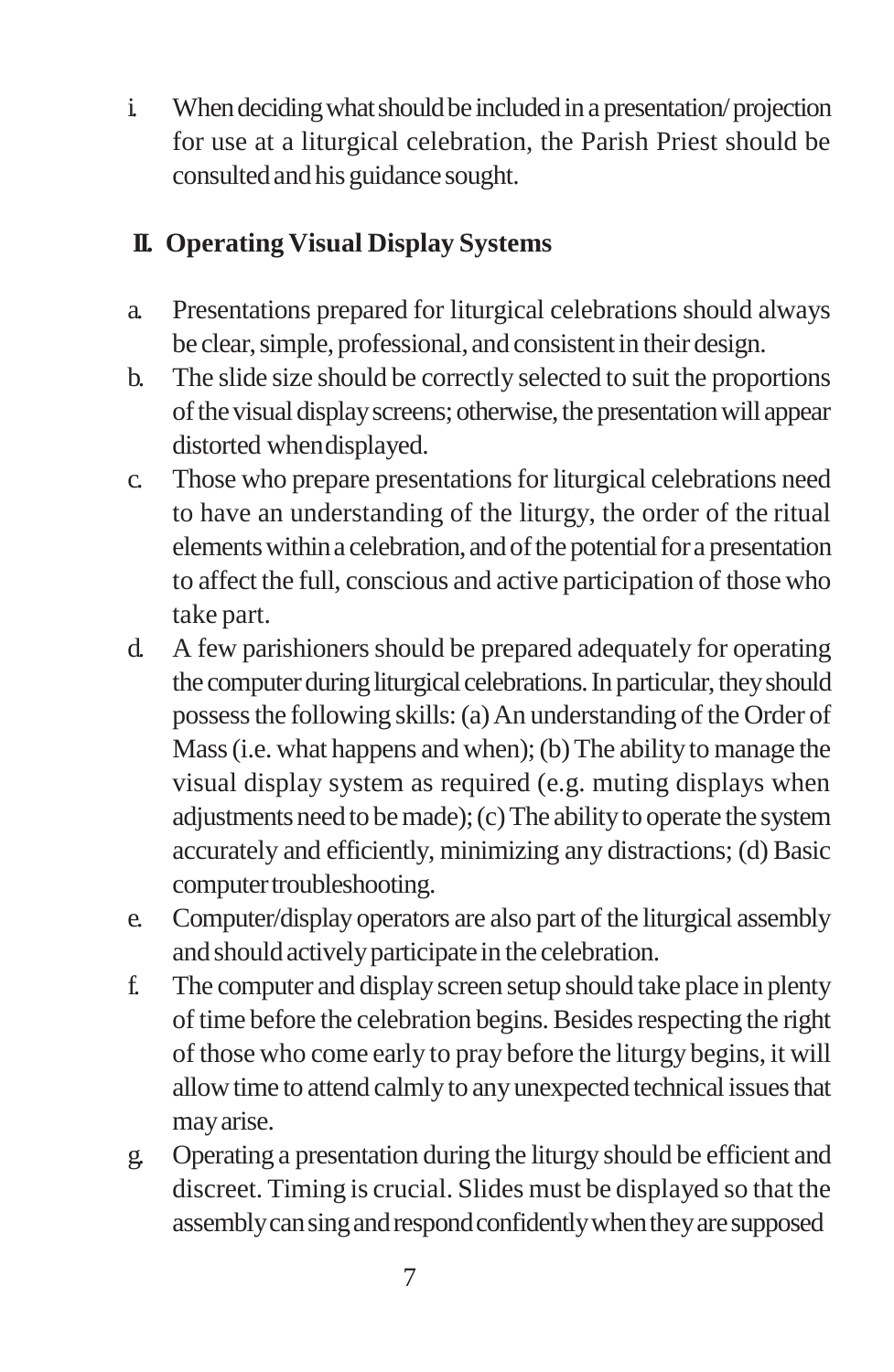to. When a song or prayer has to be presented over multiple slides, the flow of the song or prayer needs to be maintained.

h. Once the liturgy has begun, the visual display system should be used only when needed. At all other times, the screen should remain blank and static. Consideration should be given to mute the display screen's output if an unforeseen technical adjustment needs to be made on the computer during the celebration.

## **III. Visual Display During Mass/Liturgy**

- a. A single image may be displayed before or after the liturgical celebration as a means of focusing the assembly and encouraging personal reflection and prayer. Such image should be related to the particular season, feast day, or celebration
- b. People are encouraged to sing or recite known prayer texts from memory. The text of the Lord's Prayer, for example, is known well enough not to be displayed atschool and parish celebrations.Texts should be provided only when necessary. The preference is for the assembly to pray and respond from memory.
- c. During a liturgical celebration, the focus of the assembly should always be on the action taking place ratherthan on static, artificial representations. Project only what is necessary to help the congregation to a fuller participation in the liturgy. See and follow the Appendix below: A Guide to Using Visual Display within the Order ofMass.
- d. Prayers spoken by the Presiding celebrant (e.g., the Collect, Prayer of the Offerings, Eucharistic Prayer, Prayer After Communion, etc.) or by the Deacon or other ministers(e.g. petitions of the Prayers of the Faithful) and Scripture Readings at the Liturgy of the Word should not be projected. The assembly is encouraged to listen to the Proclamation of the Word.
- e. If hymnals orsong books are available in the pews, a simple slide reference to the name of the song and its number in the proper bookmaybe sufficient.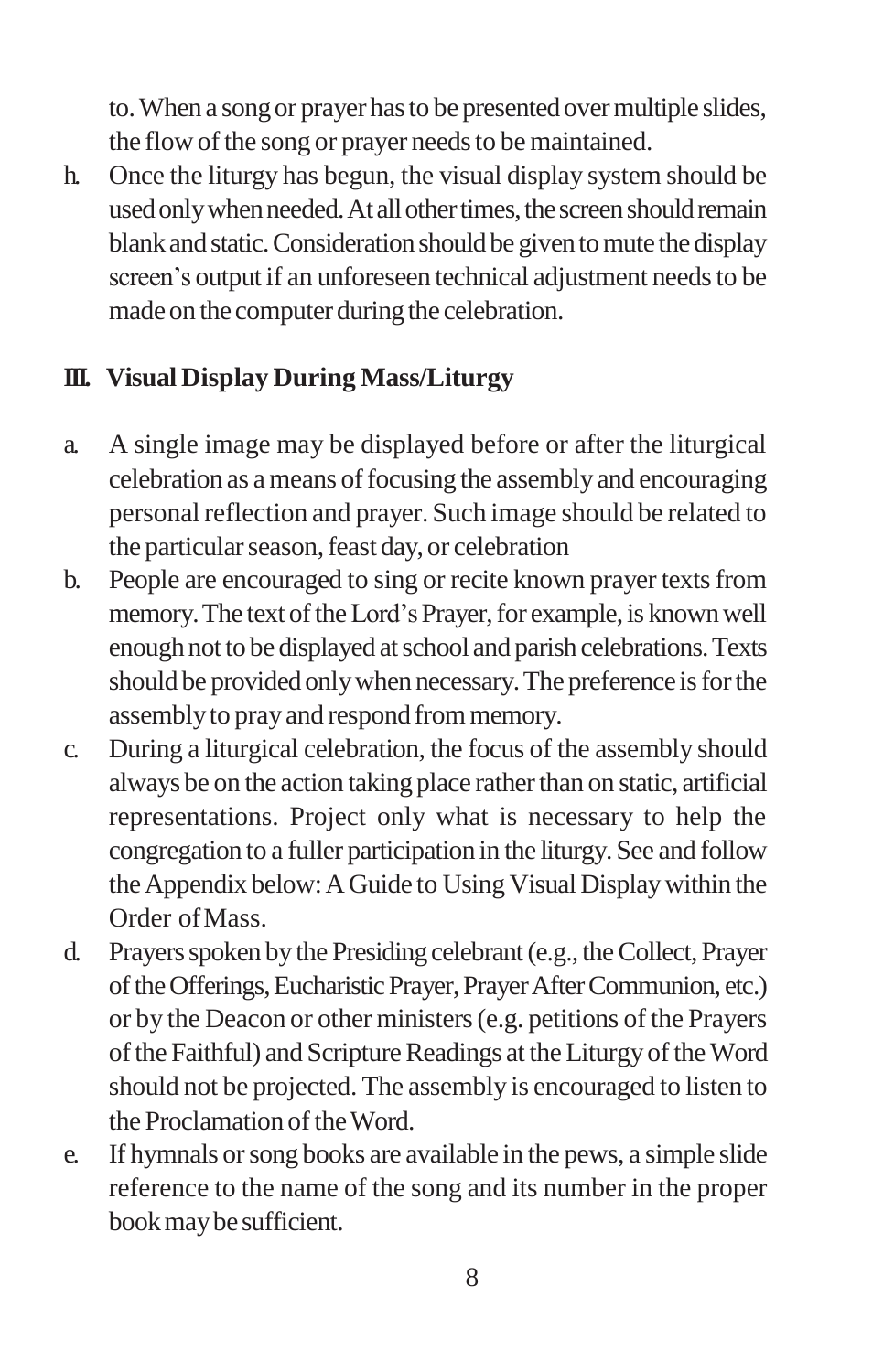- f. When the church is used for retreats or faith formation sessions, appropriate videos/slides may be projected, to aid the session facilitator and the assembly.
- g. A 'slideshow' of images from a person's life at a funeral liturgy, wedding, jubilee or other celebrations inside the church is not possible immediately before, during and after the Mass/ Liturgy. The prayer environment in the church must be maintained and the sense of the sacred must be fostered in the people who are present in the church.
- h. When the church does not accommodate all the faithful due to their large number present on certain occasions, live video feeds of the Mass may be projected in overflow locations outside of the main church. However, live video feedsmay not be used as a mere convenience.Avalid overflow situation must be present. Otherwise, people should join the main assembly in church.
- i. Liturgical books are signs and symbols that point beyond themselves to higher realms. Their appearance is to be dignified and beautiful. For this reason, "The Missal is reserved for use during the Church's liturgy. iPads and other electronic devices have a variety of uses, for example, playing games, using the Internet, watching videos and checking e-mail. This alone makes their use in the liturgy inappropriate".
- j. Cell phones and tablets should never be used at the ambo or the altar in place of the Missal, Lectionary or Liturgical Books. Care needs to be taken to prevent any distraction to the assembly. It is not appropriate for the assembly to use handheld electronic devices during liturgical prayer.

## **Conclusion**

The liturgical act of offering praise and thanksgiving to God requires attentive and engaged eyes, ears, voices, and hearts. When our use of technologyin the liturgyaidsour attentiveness and active participation, its use is worthwhile. If a parish uses a digital/visual projector, the Priests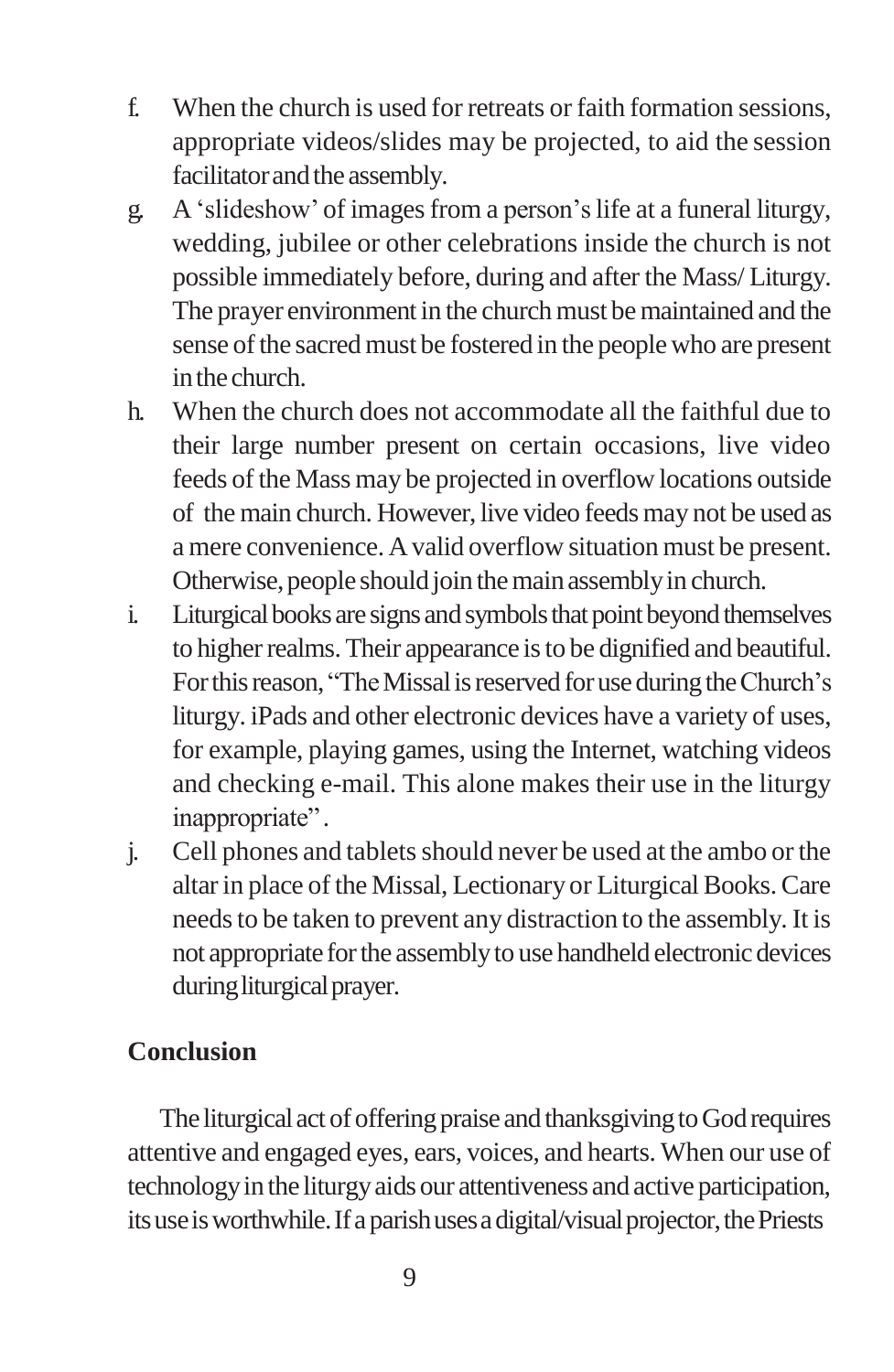and liturgy animators will do well to audit how well the liturgy is celebrated. Doesthe visual display preserve the liturgical and sacred environment? How often does people's attention wander to the screen? Isthe visual displaydistracting? If people's attention is drawn away from the tables of the Eucharist and the Word, and also if it is drawn away from the community gathered to celebrate, the appropriate and the usefulness of visual display comes into question.

There exists a significant difference between print aids(hymnals, hymn sheets, booklets, etc.) and visual displaysystems.The print-aids are *optional* by nature, whereas visual display systems are *impositional*. The user of a print aid can choose to close it or put it to one side if they do not require it. On the contrary, the nature of visual displays is such that it is tough to ignore what is displayed, even if it is superfluous to one's needs.

Everything in the liturgy needs to have integrity. Liturgy is participatory; any use of media must support that. Therefore, the screens and what is projected need to be integrated into the worship space in a supportive and not dominant way.They need to make visible only that which will draw forth the integral reality of the assembly's participation in the liturgy asfoundational to forming them in and asthe Body of Christ in the world today. When our use of technology in the liturgy aids our attentiveness and active participation, its use is worthwhile.

*Issued from the Bishop'sHouse, Udupi, on August 24, 2021, the Feast of St Bartholomew.*

 $+$  $\sqrt{\mathscr{C}^{bbo}}$ 

+ Gerald Isaac Lobo **Bishop ofUdupi**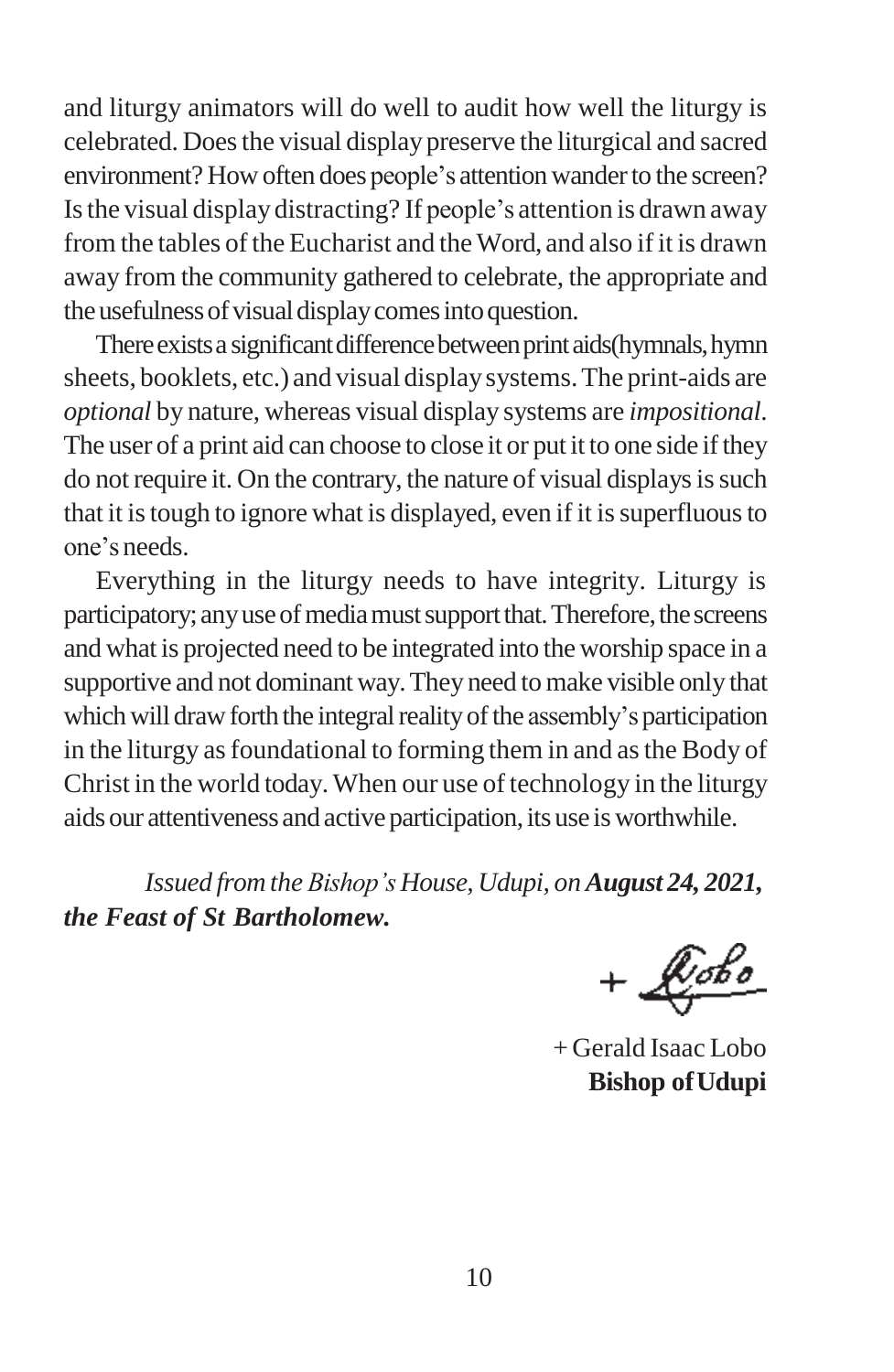## **AGUIDETOUSINGVISUALDISPLAYSYSTEMS WITHIN THE ORDER OF MASS**

| <b>ORDER OF MASS</b> | <b>FOCUS</b>                                         | <b>VISUAL DISPLAY</b>                     |
|----------------------|------------------------------------------------------|-------------------------------------------|
| <b>Before Mass</b>   | Personal peparation,<br>gathering of the<br>assembly | A single image may be<br>used as a focus. |

#### **THE INTRODUCTORY RITES**

| Entrance       | Procession            | The text of the<br>entrance song                                                                   |
|----------------|-----------------------|----------------------------------------------------------------------------------------------------|
| Greeting       | Priest                | <b>Blank</b>                                                                                       |
| PenitentialAct | Priest/Assembly       | Blank (unless the<br>people's parts of the<br>Penitential Act are not<br>familiar to the assembly) |
| Kyrie          | Priest/Choir/Assembly | <b>Blank</b>                                                                                       |
| Gloria         | Priest/Assembly       | (unless)<br><b>Blank</b><br>the<br>assembly is not familiar<br>with it)                            |
| Collect        | Priest                | <b>Blank</b>                                                                                       |

#### **THE LITURGY OF THE WORD**

| <b>First Reading</b>  | Lector                     | <b>Blank</b>                |
|-----------------------|----------------------------|-----------------------------|
| Responsorial<br>Psalm | Cantor/Lector/<br>Assembly | The text of the<br>response |
| Second Reading        | Lector                     | <b>Blank</b>                |
| Gospel<br>Acclamation | Procession to Ambo         | <b>Blank</b>                |
| Homily                | Priest/Deacon              | <b>Blank</b>                |